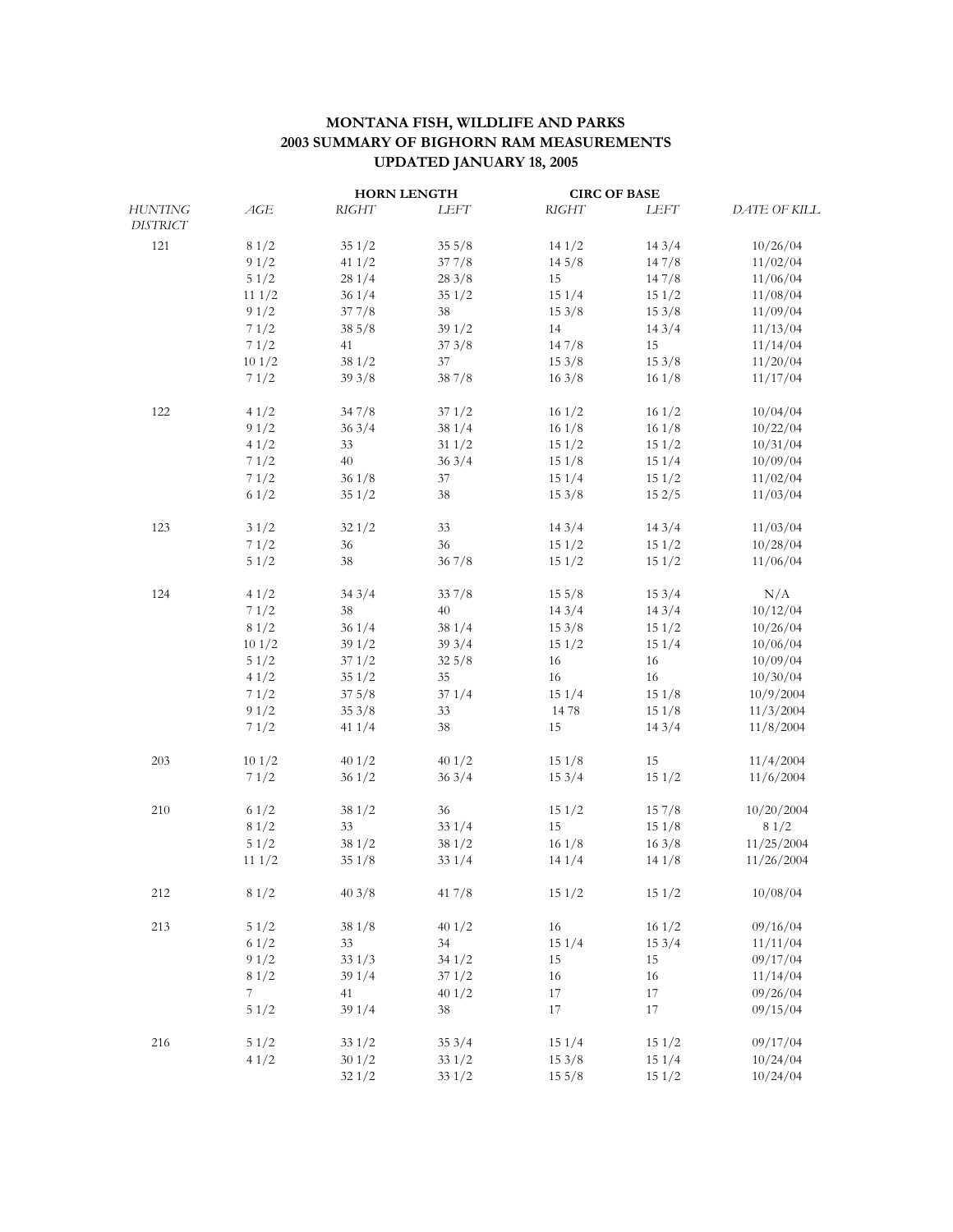| HUNTING<br><b>DISTRICT</b> | AGE   | <b>RIGHT</b>    | LEFT             | <b>RIGHT</b>    | LEFT            | DATE OF KILL |
|----------------------------|-------|-----------------|------------------|-----------------|-----------------|--------------|
| 216 (Continued)            | 91/2  | 371/4           | 431/2            | 161/2           | 161/4           | 10/25/04     |
|                            | 61/2  | 373/8           | 387/8            | 16              | 161/2           | 10/27/04     |
|                            | 51/2  | 351/8           | 353/8            |                 | 161/2           |              |
|                            |       |                 |                  | 161/2           |                 | 10/29/04     |
|                            | 6     | 393/8           | 39               | 155/8           | 155/8           | 10/15/04     |
| $250\,$                    | 41/2  | 321/4           | $32\frac{5}{8}$  | 141/2           | 141/2           | 11/07/04     |
| 250-10                     | 81/2  | 351/8           | 341/8            | 141/4           | 143/8           | 10/03/04     |
| 261                        | 51/2  | 353/4           | 347/8            | 161/8           | 161/8           | 9/23/04      |
|                            | 71/2  | 36              | 37               | 151/8           | 151/8           | 11/6/04      |
| 270                        | 51/2  | 353/4           | 423/4            | 151/4           | 151/4           | 11/12/04     |
|                            | 61/2  | 371/2           | 401/2            | 16              | 163/8           | 9/16/2004    |
|                            | 91/2  | 37              | 353/4            | 153/8           | 151/2           | 11/7/2004    |
|                            | 61/2  | 38              | 37               | 15              | 141/2           | 11/4/2004    |
|                            |       | 381/2           | 38               | 151/4           | 151/4           | 11/4/2004    |
|                            | 91/2  | 36              | 347/8            | 16              | 16              | 10/2/2004    |
|                            | 71/2  | 395/8           | $40\frac{5}{8}$  | 155/8           | 151/2           | 10/8/2004    |
|                            | 61/2  | 40              | 401/4            | 155/8           | 153/4           | 12/24/2004   |
|                            |       |                 |                  |                 |                 |              |
| 283                        | 81/2  | 371/4           | 363/8            | 15              | 15              | 11/13/2004   |
| $300 - 20$                 | 111/2 | 337/8           | 371/2            | 14              | 141/4           | 9/10/2004    |
|                            | 61/2  | 283/4           | 274/5            | 132/3           | 13              | 9/10/2004    |
| $305\,$                    | 101/2 | 37              | 371/2            | 15              | 15              | 10/24/2004   |
| 340                        | 81/2  | 377/8           | 377/8            | 151/8           | 151/8           | 10/3/2004    |
| 380                        | 61/2  | 371/8           | 361/2            | 163/8           | 161/2           | 9/26/2004    |
|                            | 51/2  | 381/4           | 373/8            | 151/8           | 151/8           | 10/23/2004   |
| 381                        | 71/2  | 37              | 351/8            | 151/4           | 151/8           | 10/26/2004   |
| 482                        | 31/2  | 39              | 38               | 161/8           | 163/8           | 9/16/2004    |
|                            | 41/2  | 397/8           | 40               | 157/8           | 16              | 9/16/2004    |
|                            | 8     | 37              | 351/2            | 15              | 15              | 9/15/2004    |
|                            | 7     | 361/4           | 371/2            | 153/8           | 151/4           | 9/16/2004    |
|                            | 9     | 34              | $31 \frac{1}{2}$ | 141/2           | 15              | 9/15/2004    |
|                            |       |                 |                  |                 |                 |              |
| 500                        | 51/2  | 251/2           | 273/8            | 127/8           | 127/8           | 9/18/2004    |
| $500 - 20$                 | 71/2  | 323/8           | 315/8            | 143/4           | 144/5           | 9/15/2004    |
|                            | 81/2  | 301/2           | 29               | 141/8           | 141/4           | 11/12/2004   |
| 501                        |       |                 |                  |                 |                 |              |
|                            | 51/2  | 31              | 33               | 153/8           | 153/8           | 11/13/2004   |
| $501 - 20$                 | 51/2  | 335/8           | 321/4            | 141/4           | 141/2           | 9/15/2004    |
| 503                        | 5     | 301/2           | 303/8            | 141/4           | 141/4           | 10/12/2004   |
| 622                        | 61/2  | 321/2           | 371/4            | 151/4           | 151/4           | 9/15/2004    |
|                            | 41/2  | 311/2           | 321/2            | 151/8           | 151/8           | 9/15/2004    |
|                            | 81/2  | 431/4           | 411/2            | $15\frac{5}{8}$ | $15\frac{5}{8}$ | 9/22/2004    |
|                            | 81/2  | 36              | 361/4            | 15              | 15              | 10/29/2004   |
| 680                        | 9     | 351/2           | 361/2            | 153/4           | 161/4           | 9/18/2004    |
|                            | 101/2 | 37              | 341/4            | 161/8           | 16              | 11/13/2004   |
|                            | 81/2  | 381/8           | 37               | 147/8           | 161/8           | 11/22/2004   |
|                            | 61/2  | $40\frac{5}{8}$ | 37               | 155/8           | 155/8           | 9/16/2004    |
|                            |       |                 |                  |                 |                 |              |